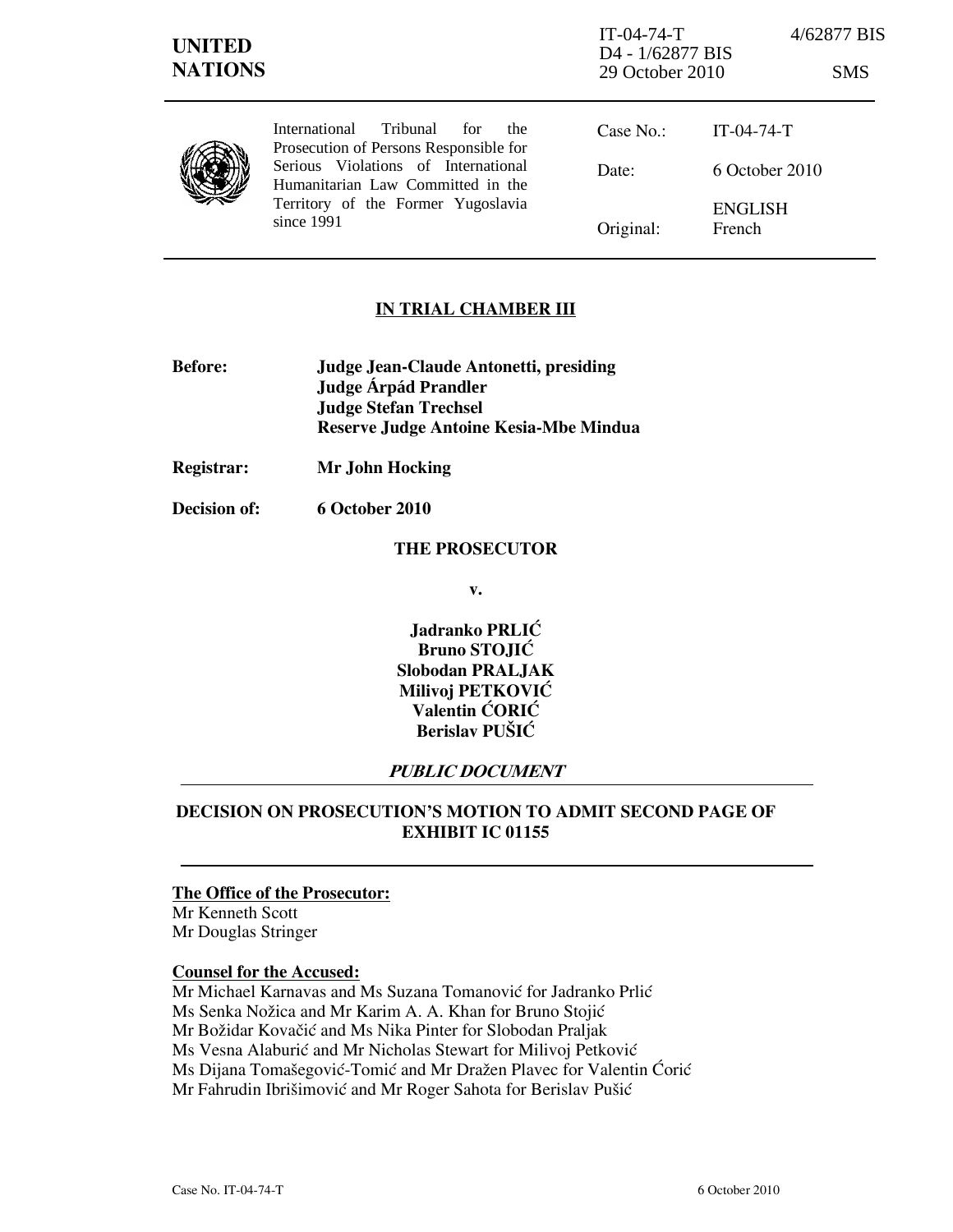TRIAL CHAMBER III ("Chamber") of the International Tribunal for the Prosecution of Persons Responsible for Serious Violations of International Humanitarian Law Committed in the Territory of the Former Yugoslavia since 1991 ("Tribunal"),

SEIZED of the "Prosecution's Motion to Admit Second Page of Exhibit IC 01155 as Presented through the Cross-Examination of Accused Petković Defence Witness Božo Perić" filed publicly by the Office of the Prosecutor ("Prosecution") on 23 August 2010, with a public Annex containing document IC 01155 ("Motion"), and in which the Prosecution requests that the Chamber upload onto the e-Court system the second page of document IC 01155 admitted by the Chamber on 10 February 2010 following the testimony of Witness Božo Perić ("Witness Perić"), $\frac{1}{2}$ 

NOTING the "Prosecution Filing of 'IC List' of Exhibits Tendered for Admission in Connection with the Witness Božo Perić" filed publicly by the Prosecution on 14 December 2009 ("Motion of 14 December 2009"), in which the Prosecution seeks, notably, the admission of Exhibit IC 01155 which consists of "map of Mostar region, specifically depicting donkey trail to Jablanica and accompany depiction of specific parts of the trail",

NOTING the "Order to Admit Evidence Regarding Witness Božo Perić" rendered publicly by the Chamber on 10 February 2010, with a public Annex ("Order"), in which the Chamber admitted into evidence document IC 01155, $2$ 

CONSIDERING that in the Motion, the Prosecution argues that during the crossexamination on 9 December 2009, Witness Perić commented on and annotated document P 11145 containing two pages, namely the map of the donkey trail and the accompanying written description, a document to which the court deputy assigned number IC 01155;<sup>3</sup> that admission was sought for the document bearing number IC 01155 by the Prosecution on 14 December  $2009<sup>4</sup>$  and admitted by the Chamber in the Order with the same number, IC 01155, $5$ 

 $\overline{a}$ 

<sup>&</sup>lt;sup>1</sup> Motion, paras 2 and 8.

<sup>&</sup>lt;sup>2</sup> See Annex attached to the Order.

<sup>&</sup>lt;sup>3</sup> Božo Perić, French transcript, p. 47994.

<sup>&</sup>lt;sup>4</sup> Motion of 14 December 2009.

<sup>&</sup>lt;sup>5</sup> Motion, para. 1.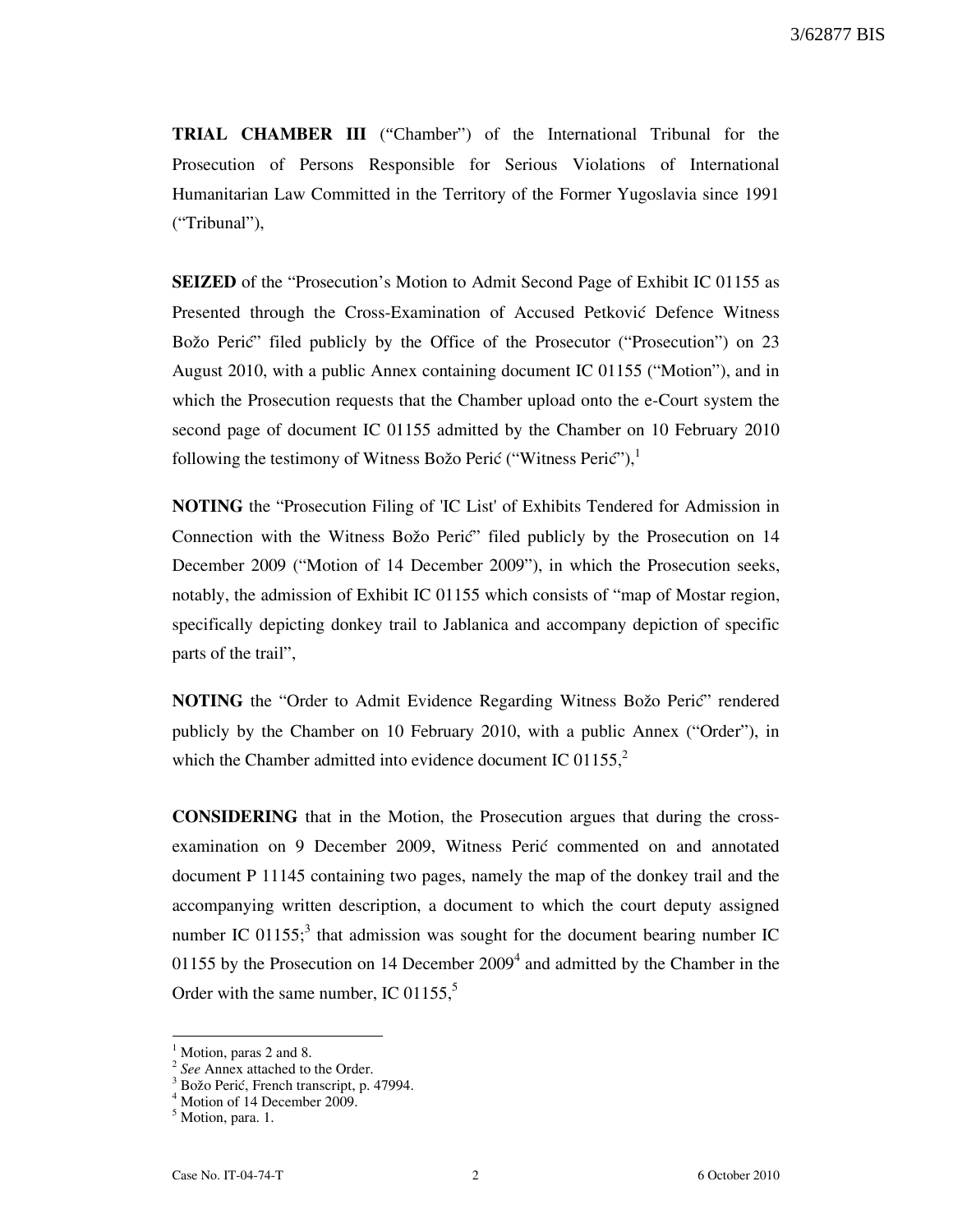CONSIDERING that the Prosecution maintains that an error made its way into the e-Court system with respect to Exhibit IC 01155 admitted by the Chamber, containing solely one page which corresponds only to the map and not to the written description,<sup>6</sup> and therefore requests that the Chamber also include the description in Exhibit IC 01115,

CONSIDERING that the Chamber now finds that an error did indeed occur during the uploading of Exhibit IC 01155 onto the e-Court system, which was supposed to consist not only of the map annotated by Witness Perić, but also of the description that Witness Perić presented and commented on during his testimony,

CONSIDERING, consequently, that it is necessary to confirm that in its Order, the Chamber admitted Exhibit IC 01155 in its entirety, which was composed not only of the map but also the description, as appearing in Exhibit P 11145,

CONSIDERING that it is up to the Registry to upload Exhibit IC 01115 composed of the map and its description onto the e-Court system once more.

#### FOR THE FOREGOING REASONS,

PURSUANT TO Rule 54 of the Rules of Procedure and Evidence,

GRANTS the Motion,

AND

ORDERS the Registry to upload the Exhibit bearing number IC 01155, composed of two pages, namely the map and the description, onto the e-Court system once more.

Done in English and in French, the French version being authoritative.

/signed/

\_\_\_\_\_\_\_\_\_\_\_\_\_\_\_\_\_\_\_\_\_\_\_

Jean-Claude Antonetti Presiding Judge

<sup>&</sup>lt;sup>6</sup> Motion, para. 2.